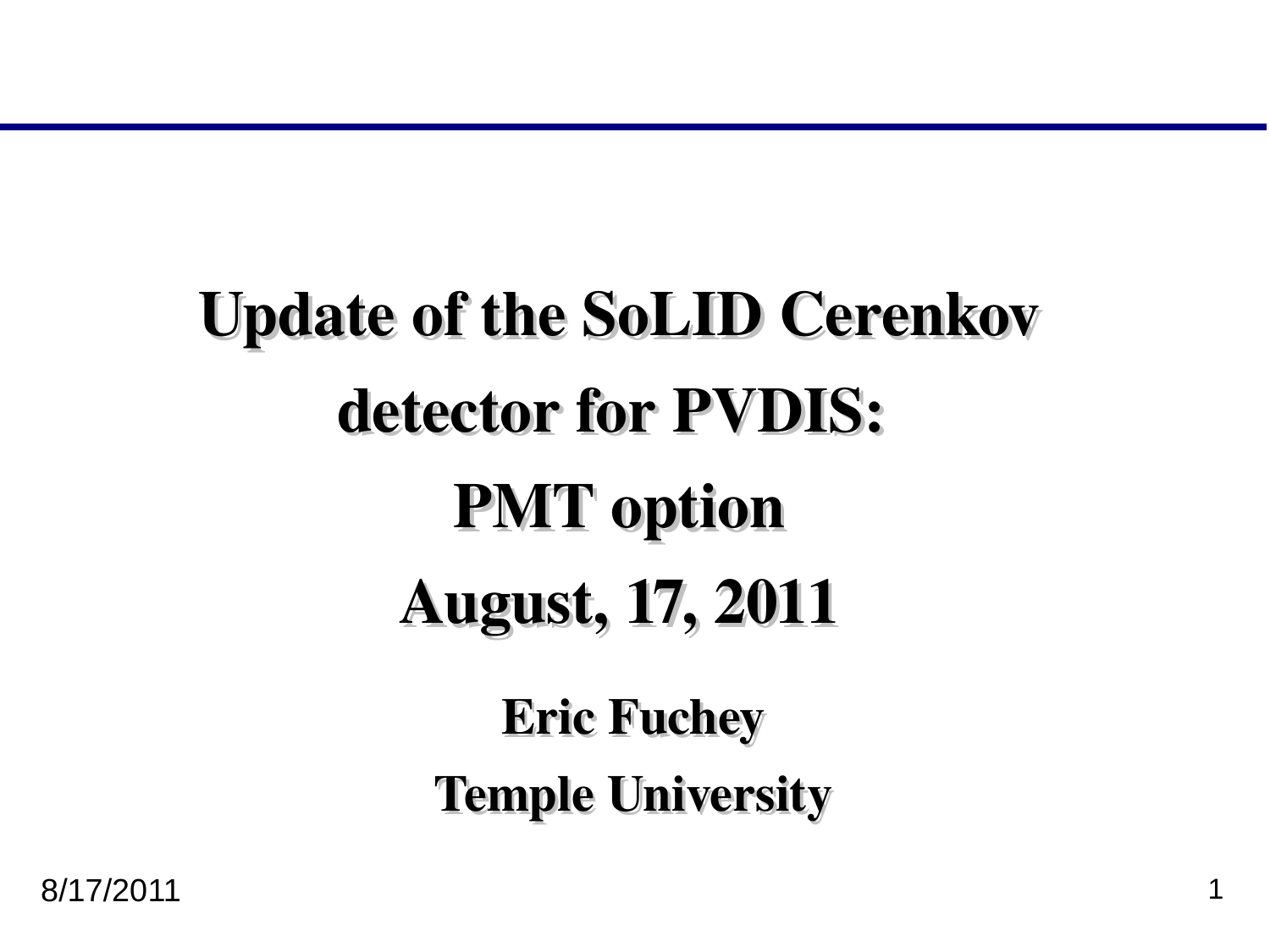# **Outline**

- Update of the detector layout
- Results
- Update on hardware
- Summary, prospectives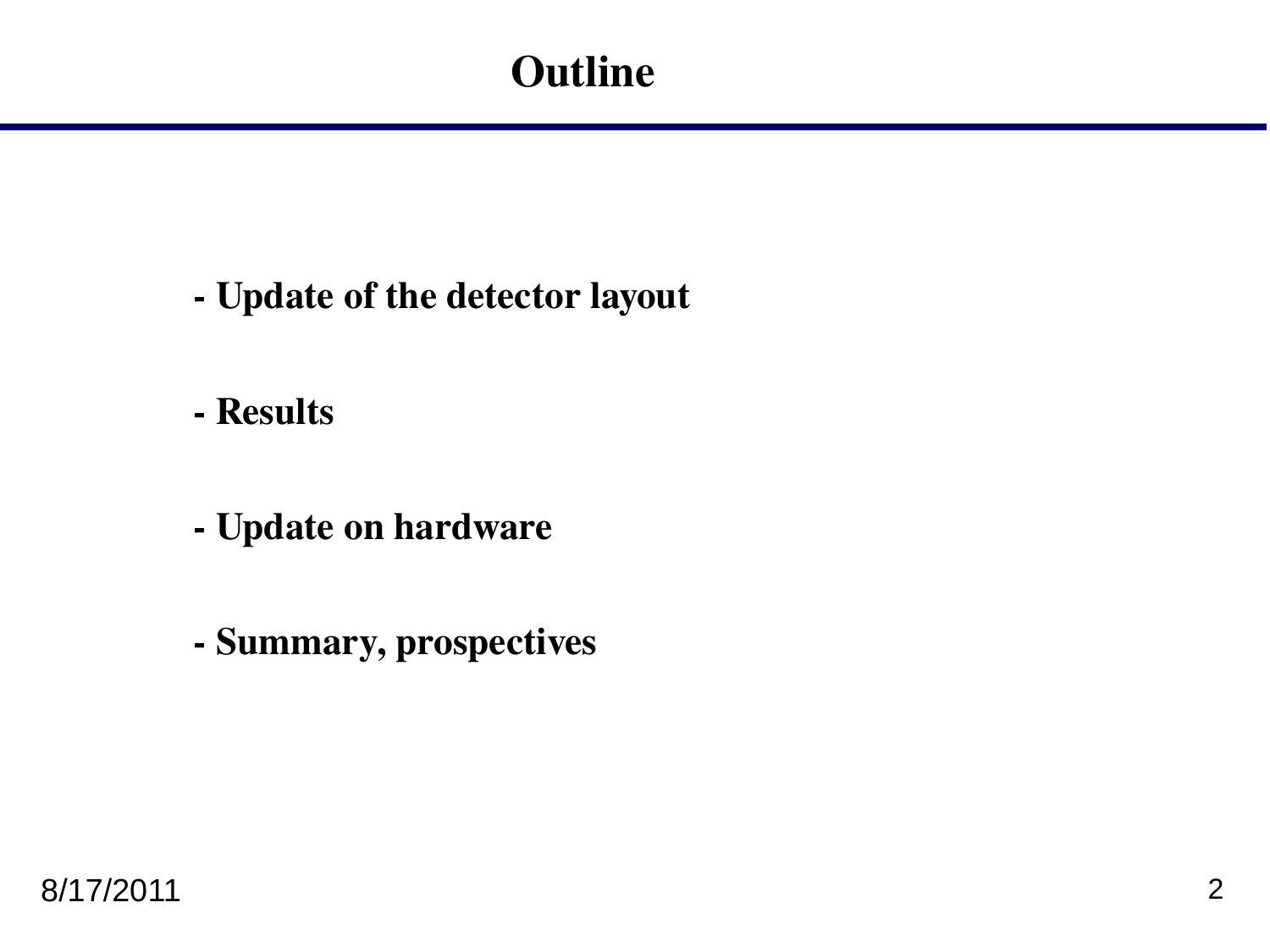# Update of the detector layout

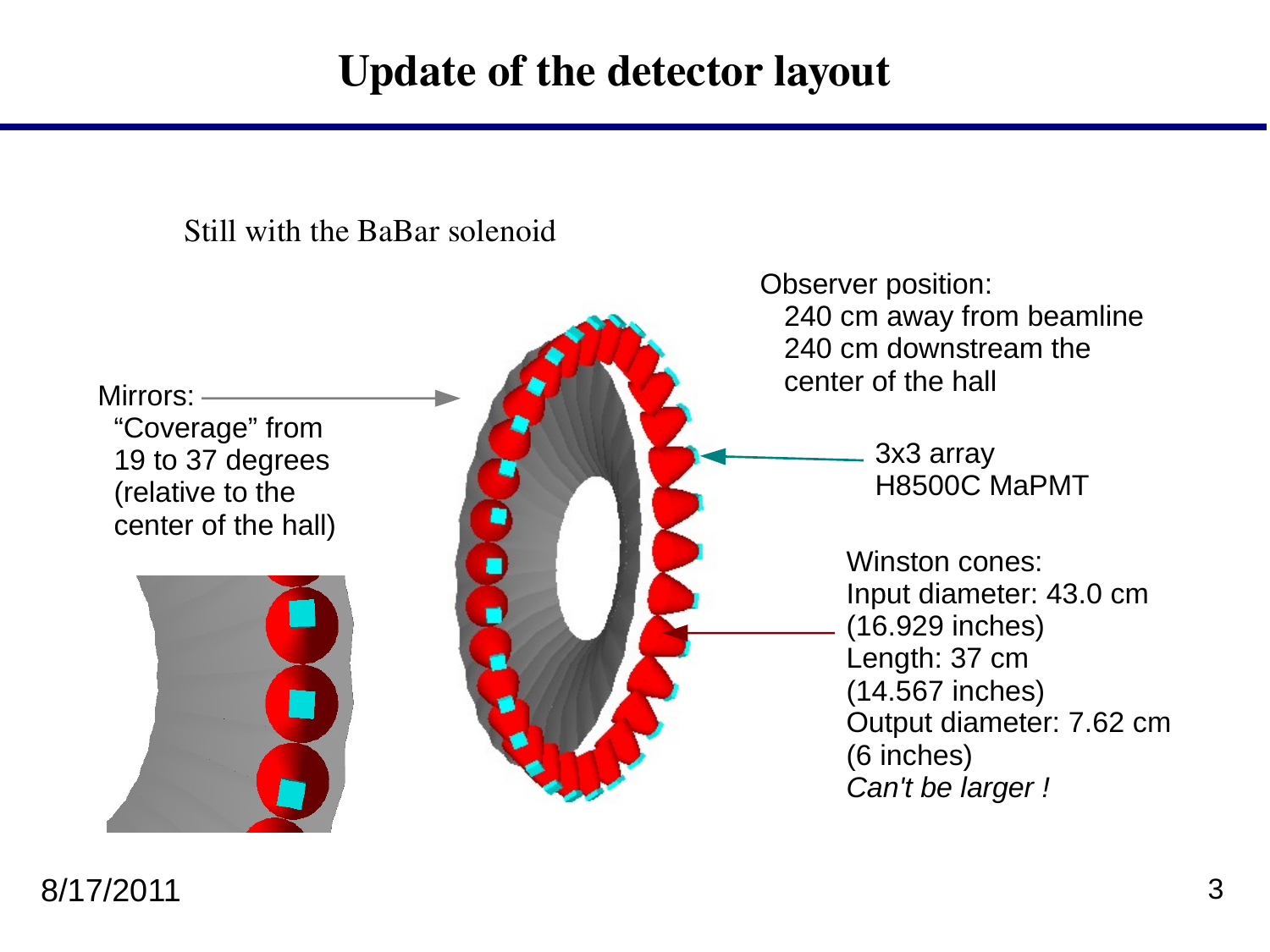Efficiency (with perfect surfaces at 100 % reflectivity for mirrors, and  $100\%$  efficiency for PMTs). Optimized at  $k' = 2.3$  GeV. => not so satisfying



8/17/2011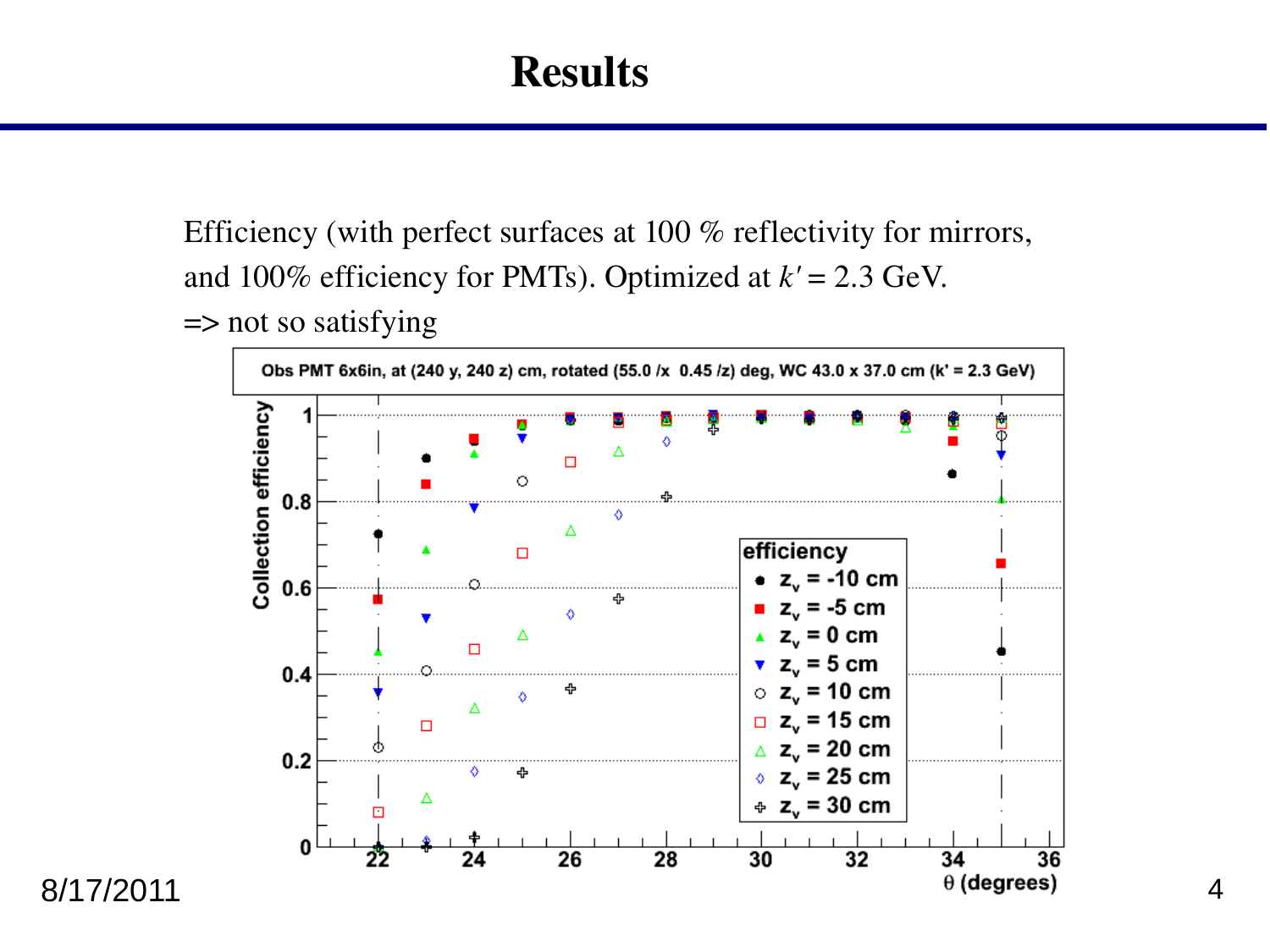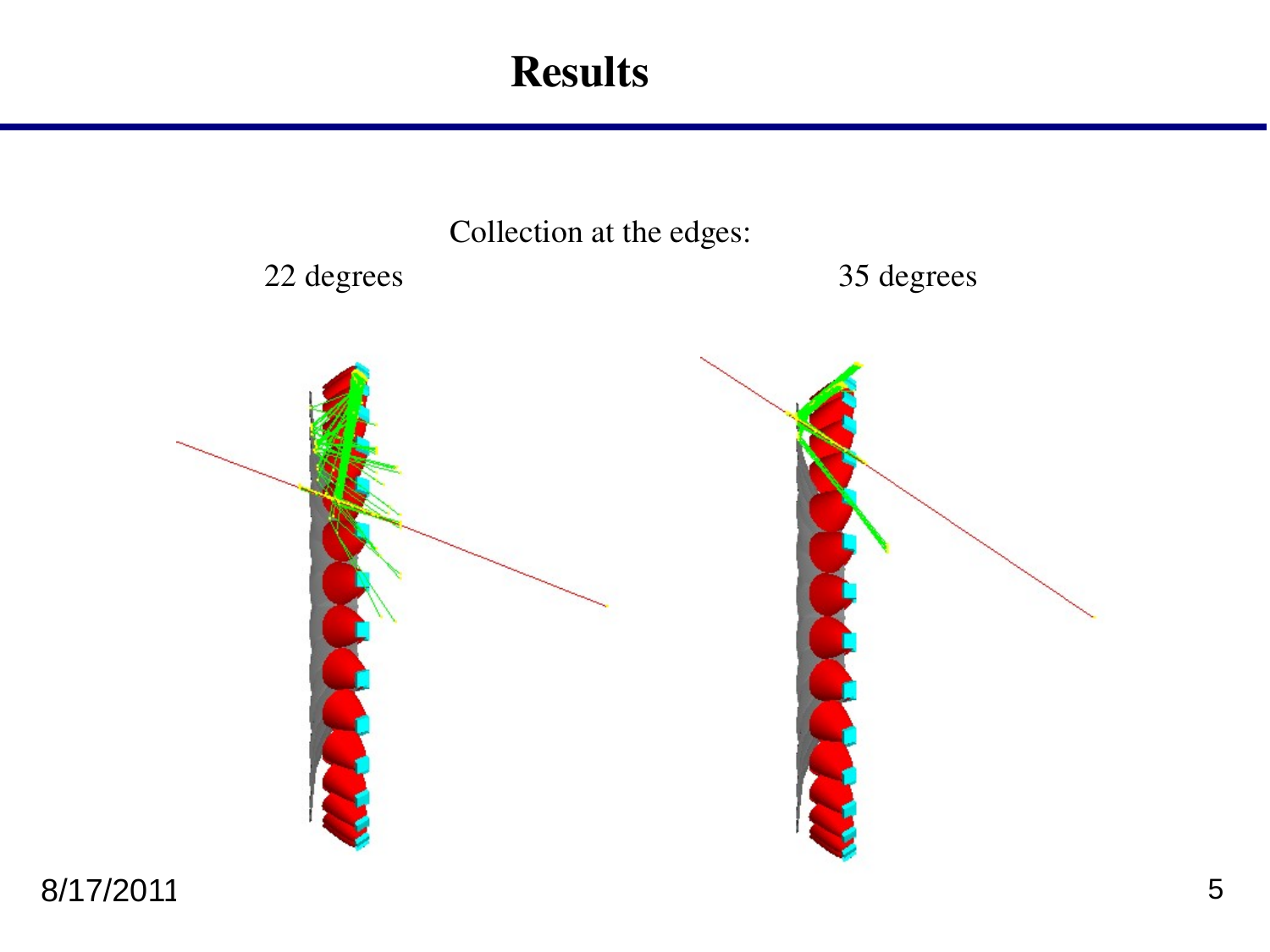Number of photoelectrons with  $C_4F_{10}$  at  $k' = 2.3$  GeV.

=> a large "corner" of the acceptance is cut (more than a half of the target cut at 22 degrees, target not "complete" up to 25 degrees).



8/17/2011

6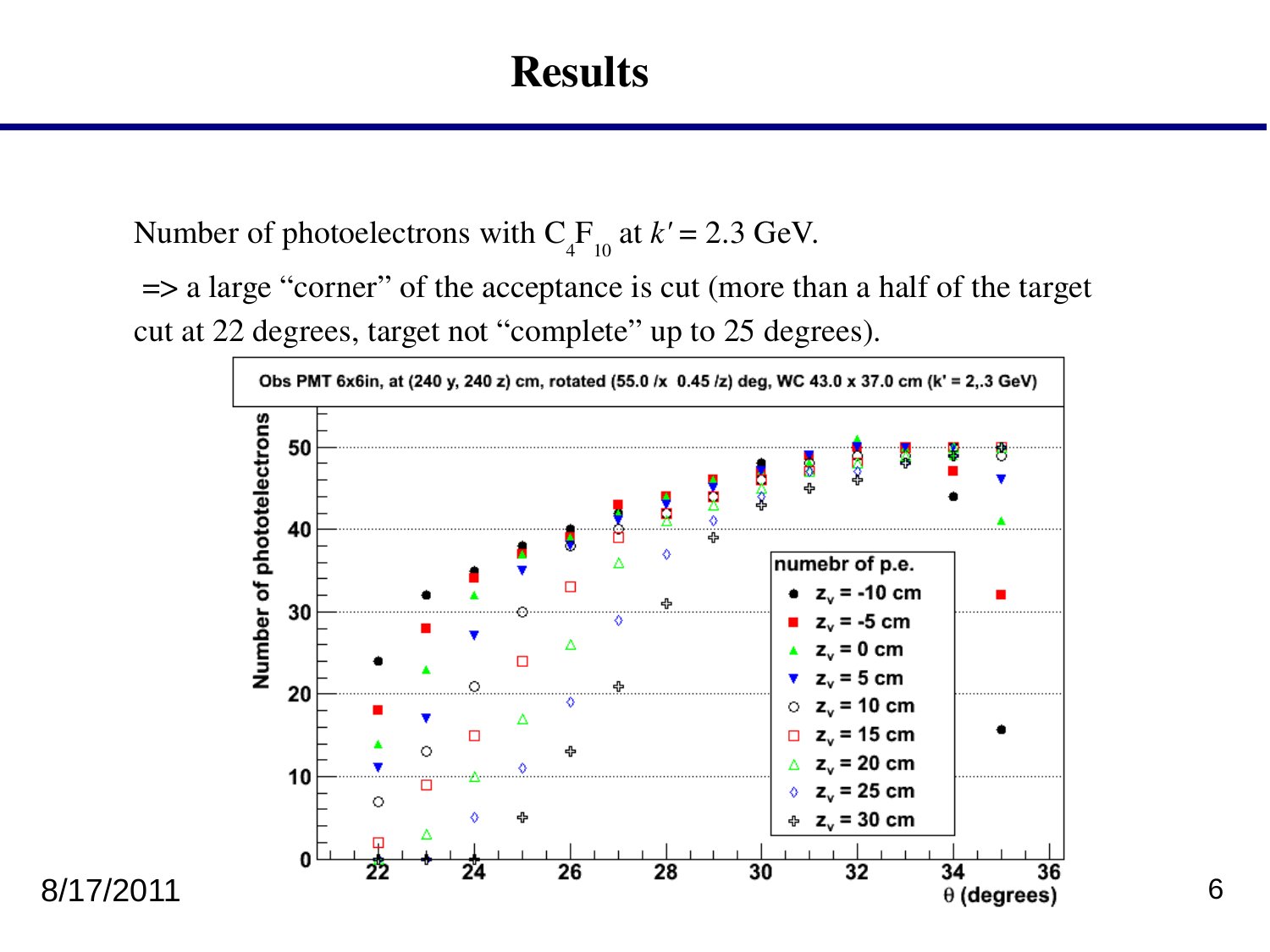#### Compared to 8x8:

Just a small "corner" of the acceptance is cut, on the very downstream target and at very low angle (target "complete" down to 24 degrees)



8/17/2011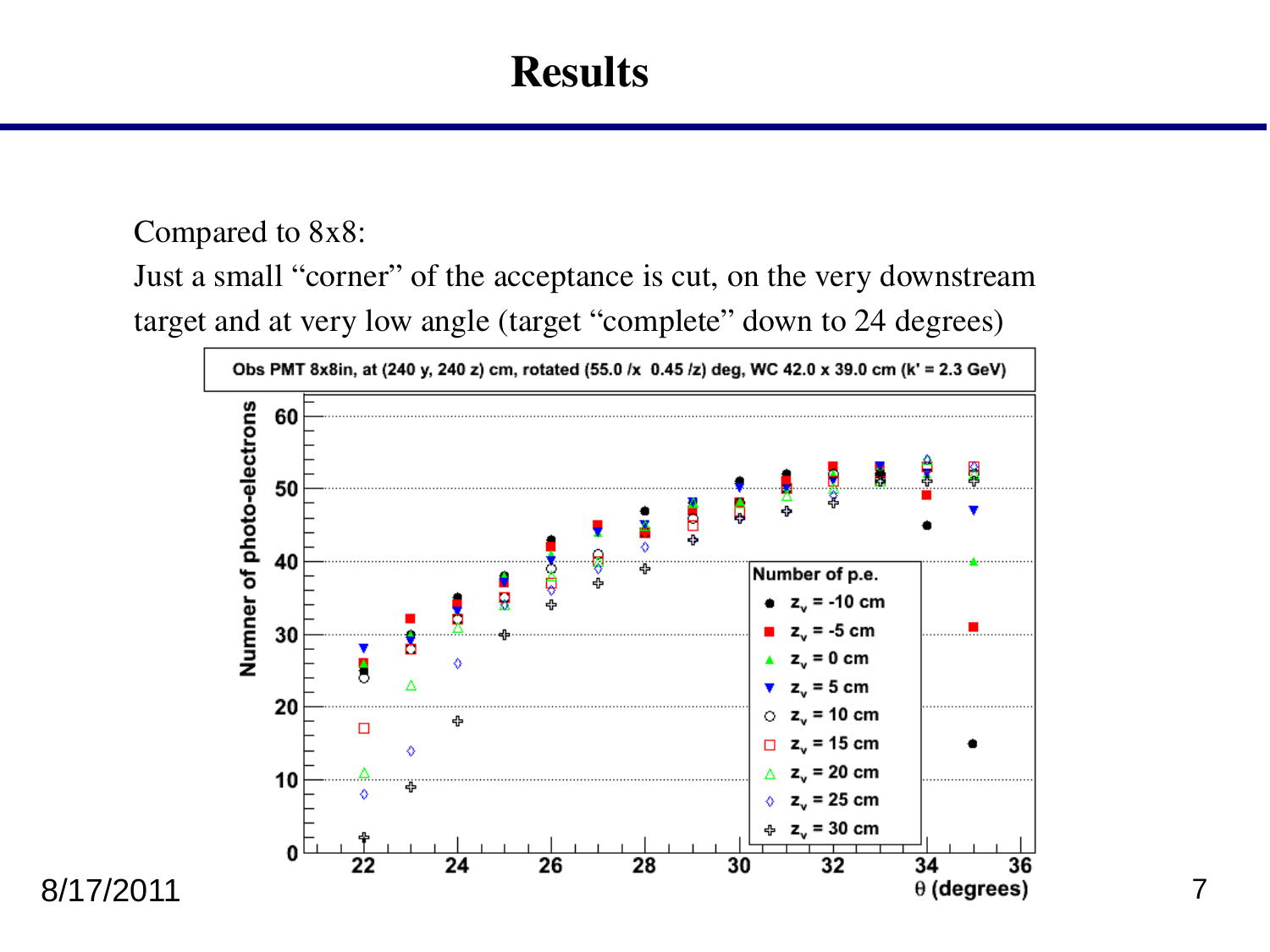A request for the quote of the mirror is underway, we hope the have a prototype of the mirror (at least a glass blank) for november;

 People from CERN has also been contacted about the coating (mostly if we ultimately elect the CsI coated GEM option, where reflectivity has to be ~70% down to 120 nm)